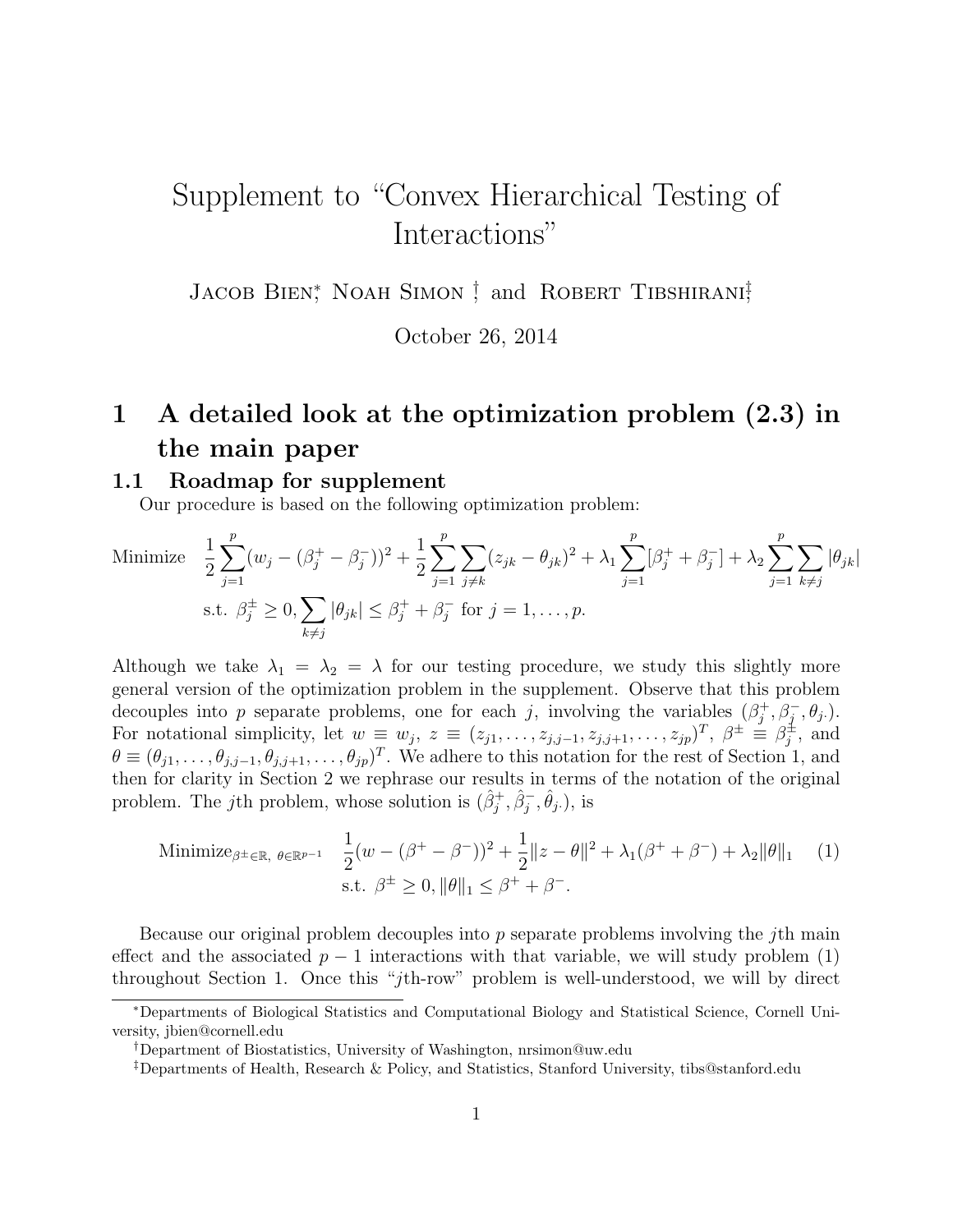extension have studied the original problem. Therefore, for the rest of Section 1 the "inputs" to the problem will be thought of as  $w \in \mathbb{R}$  and  $z \in \mathbb{R}^{p-1}$  and the solution is denoted by  $(\hat{\beta}^+,\hat{\beta}^-,\hat{\theta}) \in \mathbb{R}^{2+(p-1)}$ , which in the rest of the paper is denoted by  $(\hat{\beta}_j^+,\hat{\beta}_j^-,\hat{\theta}_j)$ . In Section 2, we apply the results of Section 1 to the paper's main problem. Here is an overview of the main elements of Section 1:

- We write out the Karush-Kuhn Tucker (KKT) conditions for problem (1) and observe that this leads to a very simple characterization of the (primal) solution in terms of the optimal dual variables  $(\hat{\gamma}^+, \hat{\gamma}^-, \hat{\alpha})$ .
- We prove that the solution is unique (Lemma 2). This is important for establishing that our test statistics are well-defined (since they are defined as the largest  $\lambda$  for which a primal variable becomes nonzero).
- We characterize the solution path in Proposition 1. It turns out that the path is conveniently described by distinguishing among three cases: the first is the "Big main effect" case, in which  $w > ||z||_1$ ; the second is the "Moderate main effect" case, in which  $||z||_{\infty} \leq w \leq ||z||_1$ ; the third is the "Big interaction" case, in which  $w < ||z||_{\infty}$ . The path is described in terms of some special values of  $\lambda$  that are defined in Lemma 3. This Lemma breaks down by case whether these values are finite and if so the relative size of these values. The description of the path in Proposition 1 is not completely closed-form, but it turns out that our characterization of the path is precise enough for our purposes.
- In particular, our test statistics only depend on when the solution paths become nonzero. Proposition 3 describes these values in closed form and Corollary 1, which is the ultimate goal of Section 1, provides a very simple expression for the points at which the solution path becomes nonzero.

#### 1.2 KKT conditions, a primal-dual relation, and uniqueness

The Lagrangian associated with problem (1) is

$$
L(\beta^{\pm}, \theta; \gamma^{\pm}, \alpha) = \frac{1}{2} (w - (\beta^+ - \beta^-))^2 + \frac{1}{2} ||z - \theta||^2 + (\lambda_2 + \alpha) ||\theta||_1 + (\lambda_1 - \gamma^+ - \alpha)\beta^+ + (\lambda_1 - \gamma^- - \alpha)\beta^-,
$$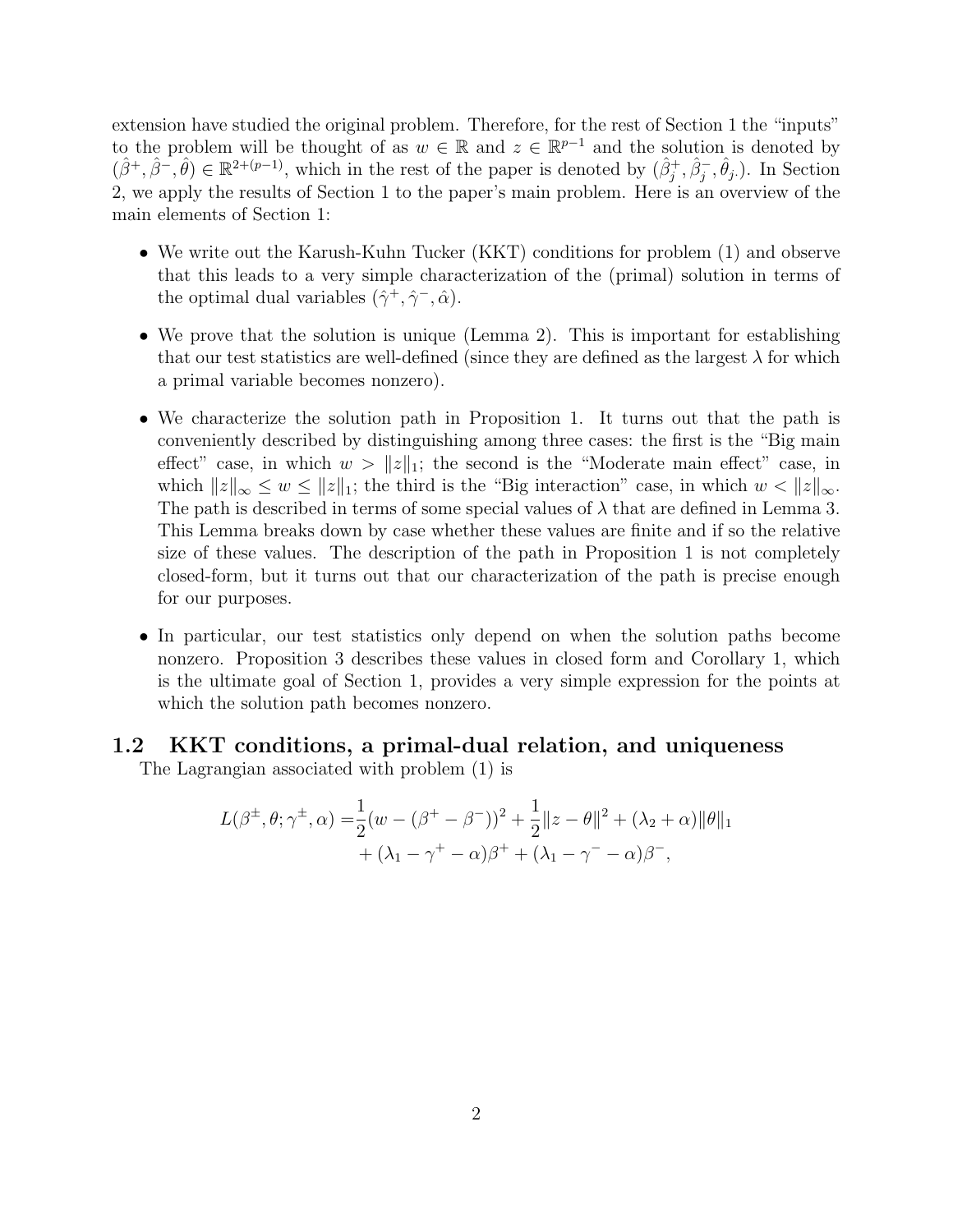where  $\gamma^{\pm}, \alpha \geq 0$  are dual variables corresponding to the constraints. The KKT conditions are

$$
(\beta^+ - \beta^- - w) + \lambda_1 - \gamma^+ - \alpha = 0
$$
  

$$
-(\beta^+ - \beta^- - w) + \lambda_1 - \gamma^- - \alpha = 0
$$
  

$$
\theta - z + (\lambda_2 + \alpha)s = 0
$$
  

$$
\gamma^+ \beta^+ = 0
$$
  

$$
\gamma^- \beta^- = 0
$$
  

$$
\alpha(\|\theta\|_1 - \beta^+ - \beta^-) = 0
$$
  

$$
\|\theta\|_1 \leq \beta^+ + \beta^-; \quad \beta^+, \beta^- \geq 0
$$
  

$$
\gamma^+, \gamma^-, \alpha \geq 0
$$

where  $s_k$  is a subgradient of  $|\theta_k|$  evaluated at the solution.

**Lemma 1.** The solution to  $(1)$  may be written as

$$
\hat{\beta}^+ - \hat{\beta}^- = w + (\hat{\gamma}^+ - \hat{\gamma}^-)/2
$$

$$
\hat{\theta} = \mathcal{S}(z, \ \lambda_2 + \hat{\alpha})
$$

Furthermore, the first expression can be written as

$$
\hat{\beta}^+ - \hat{\beta}^- = \mathcal{S}(w, \lambda_1 - \hat{\alpha}).
$$

Proof. The stationarity conditions (first three lines of the optimality conditions) imply the characterization of  $\hat{\theta}$  and the first characterization of  $\hat{\beta}^+ - \hat{\beta}^-$ . The second characterization of  $\hat{\beta}^+ - \hat{\beta}^-$  follows from verifying four cases:

- $\hat{\beta}^+ > 0$ ,  $\hat{\beta}^- > 0$ . In this case,  $\hat{\gamma}^+ = \hat{\gamma}^- = 0$  and thus  $\hat{\alpha} = \lambda_1$ . Therefore,  $\hat{\beta}^+ \hat{\beta}^- = 0$  $w = \mathcal{S}(w, \lambda_1 - \hat{\alpha}).$
- $\hat{\beta}^+ > 0$ ,  $\hat{\beta}^- = 0$ . Then  $\hat{\gamma}^+ = 0$  and  $\hat{\beta}^+ w + \lambda_1 \hat{\alpha} = 0$ . That is,  $\hat{\beta}^+ \hat{\beta}^- = w (\lambda_1 \hat{\alpha}) = 0$  $\mathcal{S}(w, \lambda_1 - \hat{\alpha})$ . The last equality follows from  $\hat{\beta}^+ - (w - \lambda_1 - \hat{\alpha}) = \hat{\gamma}^- \geq 0$ .
- $\hat{\beta}^- > 0$ ,  $\hat{\beta}^+ = 0$ . Identical argument as above.  $\hat{\beta}^+ \hat{\beta}^- = w + (\lambda_1 \hat{\alpha}) = \mathcal{S}(w, \lambda_1 \hat{\alpha})$ .

• 
$$
\hat{\beta}^+ = \hat{\beta}^- = 0
$$
. Then  $\pm w + \lambda_1 - \hat{\alpha} \ge 0$  or  $|w| \le \lambda_1 - \hat{\alpha}$ . So  $\mathcal{S}(w, \lambda_1 - \hat{\alpha}) = 0 = \hat{\beta}^+ - \hat{\beta}^-$ .

#### **Lemma 2.** Assume  $\lambda_1 > 0$ . Then, the solution to (1) is unique.

*Proof.* Let  $(\hat{\beta}^+, \hat{\beta}^-, \hat{\theta})$  be a solution to (1) with associated dual variables  $(\hat{\alpha}, \hat{\gamma}^{\pm})$ . Since (1) is convex, it suffices to show that the solution is unique in a neighborhood around this point. Noting that the objective function is strongly convex in all directions except for  $(\beta^+, \beta^-, \theta)$ for which  $\beta^+ - \beta^- = \hat{\beta}^+ - \hat{\beta}^-$ , it remains to consider perturbations of the optimal point of the form  $(\beta^+, \beta^-, \theta) = (\hat{\beta}^+ + \epsilon, \hat{\beta}^- + \epsilon, \hat{\theta} + \delta)$ . If this new point is a solution, it must have a corresponding set of dual variables  $(\gamma^+, \gamma^-, \alpha)$  satisfying the KKT conditions. We begin by showing in all cases that  $\epsilon \neq 0$  implies  $\theta = \theta$ :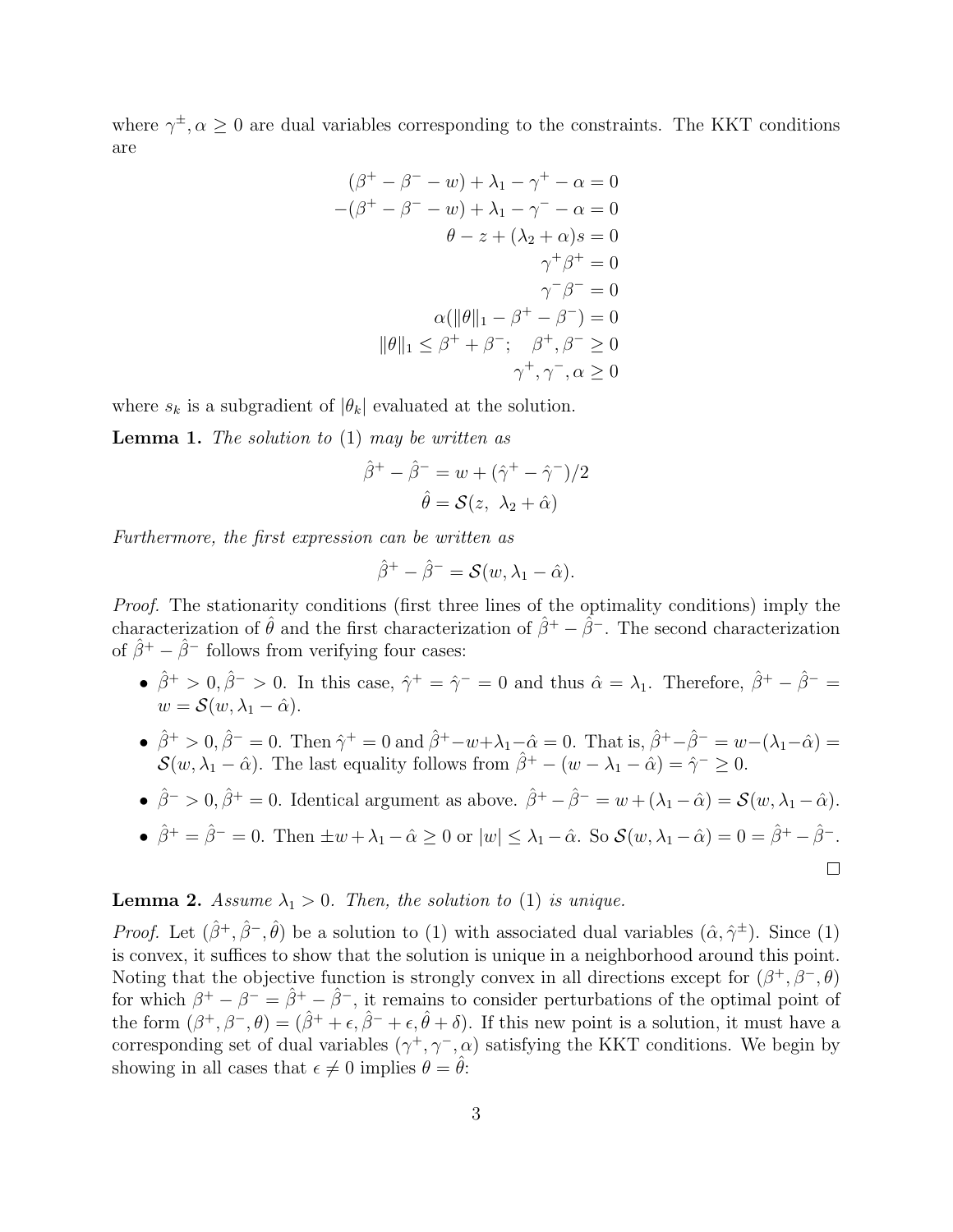- $\hat{\beta}^+ > 0$ ,  $\hat{\beta}^- > 0$ : In this case,  $\hat{\gamma}^+ = \hat{\gamma}^- = 0$  and  $\hat{\alpha} = \lambda_1$ . Choosing  $|\epsilon|$  small enough such that  $\beta^+, \beta^- > 0$ , we must have  $\gamma^+ = \gamma^- = 0$  and so  $\alpha = \lambda_1$ . It follows that  $\theta = \hat{\theta}$ .
- $\hat{\beta}^+ > 0$ ,  $\hat{\beta}^- = 0$ : In this case,  $\hat{\gamma}^+ = 0$ , and  $\epsilon \geq 0$  for our perturbation to be feasible. If  $\epsilon > 0$ , then  $\beta^+, \beta^- > 0$  and so  $\gamma^+ = \gamma^- = 0$  and  $\alpha = \lambda_1$ . Now,  $\beta^+ - \beta^- = \hat{\beta}^+$ , so the first KKT condition for this new point is  $(\hat{\beta}^+ - w) + \lambda_1 - \alpha = 0$ ; however, the first KKT condition for our original point is  $(\hat{\beta}^+ - w) + \lambda_1 - \hat{\alpha} = 0$ . This implies that  $\hat{\alpha} = \alpha$ , and so  $\hat{\theta} = \theta$ .
- $\hat{\beta}^+ = 0$ ,  $\hat{\beta}^- > 0$ : Identical argument to previous case.
- $\hat{\beta}^+ = \hat{\beta}^- = 0$ : Again,  $\epsilon \geq 0$  is required for new point to be feasible. If  $\epsilon > 0$ , then  $\gamma^+ = \gamma^- = 0$  and  $\alpha = \lambda_1$ . On the other hand, the KKT conditions for the original point implies  $\hat{\alpha} \leq \lambda_1 - |w|$  (since  $\pm w + \lambda_1 - \hat{\alpha} = \hat{\gamma}^{\pm} \geq 0$ ). Thus,  $\alpha \geq \hat{\alpha}$ . Now,  $\hat{\theta} = 0$ means that  $||z||_{\infty} \leq \lambda_2 + \hat{\alpha} \leq \lambda_2 + \alpha$ , and so  $\theta = 0$  as well.

Thus, our new point is  $(\beta^+, \beta^-, \theta) = (\hat{\beta}^+ + \epsilon, \hat{\beta}^- + \epsilon, \hat{\theta})$ , and so the objective value at the two points differs by  $2\lambda_1 \epsilon$ . It follows that if  $\epsilon \neq 0$ , then one of the points is not optimal. Therefore, (1) has a unique solution.  $\Box$ 

#### 1.3 Characterizing the path

We take  $\lambda_1 = \lambda_2 = \lambda$ , and now consider the path of solutions generated by varying  $\lambda > 0$ . Note that by Lemma 2, it makes sense to speak of "the" path. We assume, without loss of generality, that  $w > 0$ . In studying the path, as we do in the proof of Proposition 1, we find that there are three "special" values of  $\lambda$  at which the behavior of the path changes. These are the following:

$$
\tilde{\lambda}_1 = \min\{\lambda \ge 0 : ||\mathcal{S}(z,\lambda)||_1 + \lambda \le w\},
$$
  
\n
$$
\tilde{\lambda}_2 = \max\{\lambda \ge 0 : ||\mathcal{S}(z,\lambda)||_1 + \lambda \le w\},
$$
  
\n
$$
\tilde{\lambda}_3 = \max\{\lambda \ge 0 : ||\mathcal{S}(z,2\lambda)||_1 \ge w\}.
$$

In Lemma 3, we collect some facts about  $\tilde{\lambda}_1, \tilde{\lambda}_2, \tilde{\lambda}_3$  that will be useful in the rest of the supplement; however, most readers may prefer to skip directly to Proposition 1, which describes the solution path.

**Lemma 3.** Defining  $|z_1| \geq |z_2| \geq \cdots$ , the following statements hold:

- 1.  $||z||_{\infty} \leq w$  iff.  $\tilde{\lambda}_1, \tilde{\lambda}_2$  are finite, in which case  $\tilde{\lambda}_1 \leq |z_2|$  and  $\tilde{\lambda}_2 = w$ .
- 2.  $||z||_1 \geq w > 0$  iff.  $\tilde{\lambda}_3$  finite, in which case  $\tilde{\lambda}_3 \leq (1 w/||z||_1) ||z||_{\infty}/2$ .
- 3. If  $||z||_{\infty} \leq w \leq ||z||_1$ , then  $\tilde{\lambda}_3 \leq \tilde{\lambda}_1 \leq \tilde{\lambda}_2$ .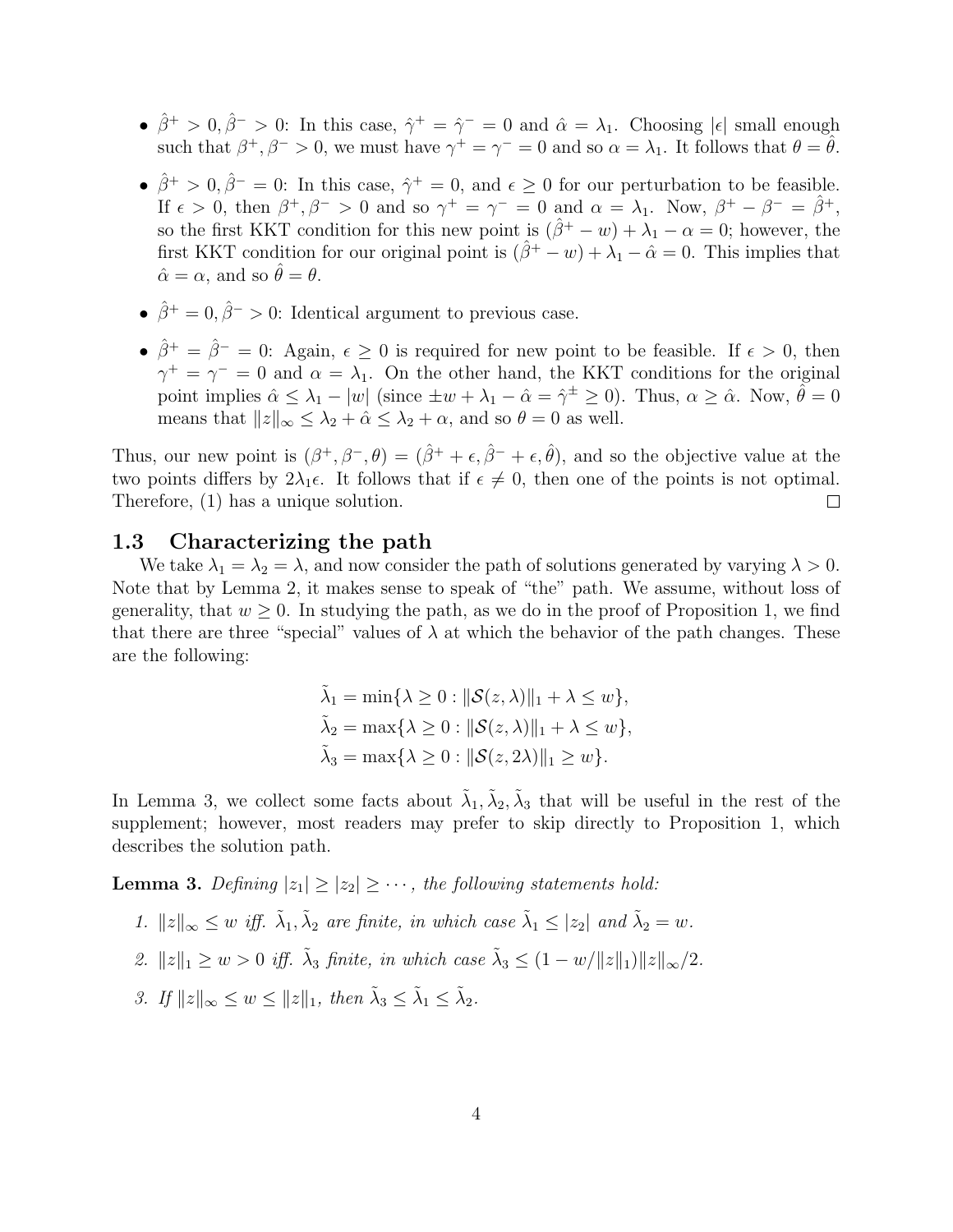*Proof.* The function  $f_1(\lambda) = ||\mathcal{S}(z, \lambda)||_1 + \lambda$  is piecewise-linear, convex, and minimized on  $\lambda \in [[z_2], |z_1]]$  with minimal value  $|z_1|$  (where  $|z_1| \geq |z_2| \geq \cdots$ ). Thus,  $[\tilde{\lambda}_1, \tilde{\lambda}_2]$  defines a nonempty interval iff.  $||z||_{\infty} \leq w$ . If this holds, then  $\tilde{\lambda}_1 \leq |z_2|$  and  $\tilde{\lambda}_2 = w$ . Likewise,  $\tilde{\lambda}_3$  is finite iff.  $||z||_1 \geq w$ .

The function  $f_2(\lambda) = ||\mathcal{S}(z, 2\lambda)||_1$  is a piecewise linear, decreasing convex function with  $f_2(0) = ||z||_1$  and  $f_2(||z||_{\infty}/2) = 0$ . Since  $f_2$  is convex, it lies beneath the line  $L(\lambda) =$  $||z||_1 - 2(||z||_1/||z||_{\infty})\lambda$  on the interval  $\lambda \in [0, ||z||_{\infty}/2]$  and so  $\tilde{\lambda}_3 \leq \tilde{\lambda}$  where  $L(\tilde{\lambda}) = w$ , i.e.  $\lambda = (1 - w/\|z\|_1)\|z\|_{\infty}/2.$ 

Finally, observe that  $f_1(\lambda) - f_2(\lambda) = ||\mathcal{S}(z, \lambda)||_1 - ||\mathcal{S}(z, 2\lambda)||_1 + \lambda \ge \lambda$  since  $||\mathcal{S}(z, \cdot)||_1$  is a non-increasing function and  $2\lambda \geq \lambda$ . Thus, for  $\lambda > 0$ ,  $f_1(\lambda) > f_2(\lambda)$  from which it follows that  $\tilde{\lambda}_3 < \tilde{\lambda}_1$ . We can only have equality if  $\tilde{\lambda}_1 = \tilde{\lambda}_3 = 0$ , in which case  $||z||_1 = ||z||_{\infty} = w$  (i.e.  $z$  has no more than one nonzero value), which is a 0 probability event under most reasonable models.  $\Box$ 

**Proposition 1.** Let  $\tilde{\lambda}_1, \tilde{\lambda}_2, \tilde{\lambda}_3$  be as defined above, let  $\tilde{\lambda}_4 = (w + ||z||_{\infty})/2$ , and write  $\hat{\beta} =$  $\hat{\beta}^+ - \hat{\beta}^-$ . The solution path of (1) depends on the relative size of the main effects and interactions and is given by the following:

1. Big main effect:  $||z||_{\infty} \leq ||z||_1 < w$ .

$$
\lambda \ge w \implies \hat{\beta} = 0, \qquad \hat{\theta} = 0 \qquad \text{[Case III]}
$$
  

$$
\tilde{\lambda}_1 \le \lambda < w \implies \hat{\beta} = w - \lambda, \qquad \hat{\theta} = \mathcal{S}(z, \lambda) \qquad \text{[Case I(i)]}
$$
  

$$
\lambda < \tilde{\lambda}_1 \implies \hat{\beta} = w - \lambda + \hat{\alpha}(\lambda), \quad \hat{\theta} = \mathcal{S}(z, \lambda + \hat{\alpha}(\lambda)), \quad \hat{\alpha}(\lambda) > 0 \quad \text{[Case I(ii)(a)C.]}
$$

2. Moderate main effect:  $||z||_{\infty} \leq w \leq ||z||_1$ .

$$
\lambda \ge w \implies \hat{\beta} = 0, \qquad \hat{\theta} = 0 \qquad \text{[Case III]}
$$
\n
$$
\tilde{\lambda}_1 \le \lambda < w \implies \hat{\beta} = w - \lambda, \qquad \hat{\theta} = \mathcal{S}(z, \lambda) \qquad \text{[Case I(i)]}
$$
\n
$$
\tilde{\lambda}_3 \le \lambda < \tilde{\lambda}_1 \implies \hat{\beta} = w - \lambda + \hat{\alpha}(\lambda), \quad \hat{\theta} = \mathcal{S}(z, \lambda + \hat{\alpha}(\lambda)), \quad \hat{\alpha}(\lambda) > 0 \qquad \text{[Case I(ii)(a)B.]}
$$
\n
$$
\lambda < \tilde{\lambda}_3 \implies \hat{\beta} = w, \qquad \hat{\theta} = \mathcal{S}(z, 2\lambda) \qquad \text{[Case II]}
$$

3. Big interaction:  $w < ||z||_{\infty} \leq ||z||_1$ .

$$
\lambda \ge \tilde{\lambda}_4 \implies \hat{\beta} = 0, \qquad \hat{\theta} = 0 \qquad \text{[Case III]}
$$
  

$$
\tilde{\lambda}_3 \le \lambda < \tilde{\lambda}_4 \implies \hat{\beta} = w - \lambda + \hat{\alpha}(\lambda), \quad \hat{\theta} = \mathcal{S}(z, \lambda + \hat{\alpha}(\lambda)), \quad \hat{\alpha}(\lambda) > 0 \quad \text{[Case I(ii)(b) + (a)A.]}
$$
  

$$
\lambda < \tilde{\lambda}_3 \implies \hat{\beta} = w, \qquad \hat{\theta} = \mathcal{S}(z, 2\lambda) \qquad \text{[Case II]}
$$

*Proof.* We partition the solution path as follows:

Case I.  $\hat{\beta}^+ > 0$ ,  $\hat{\beta}^- = 0$ . Case II.  $\hat{\beta}^+ > 0$ ,  $\hat{\beta}^- > 0$ .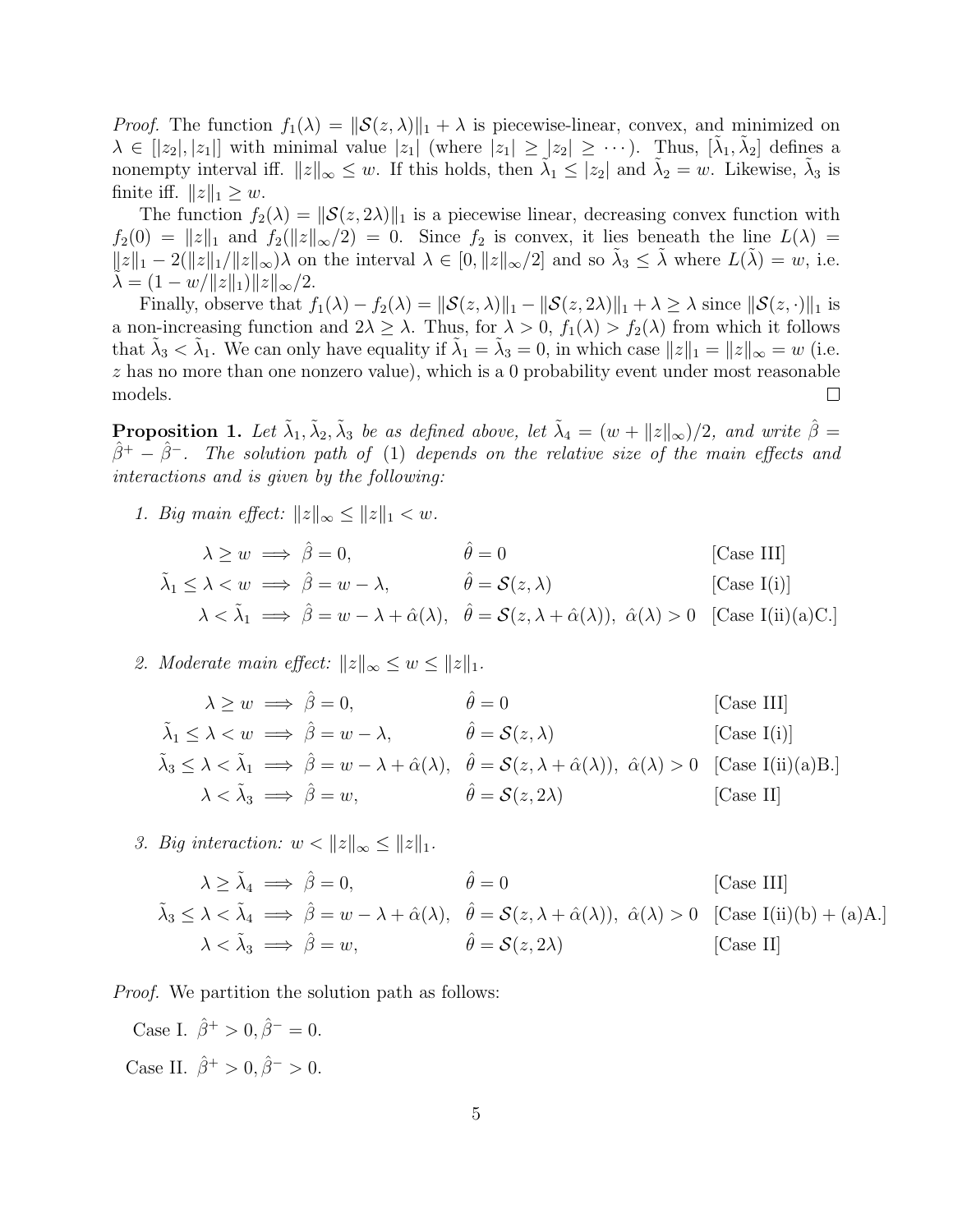Case III.  $\hat{\beta}^{+} = 0, \hat{\beta}^{-} = 0.$ Case IV.  $\hat{\beta}^+ = 0$ ,  $\hat{\beta}^- > 0$ .

By Lemma 2, this is a well-defined partition of the path (i.e., for a given  $\lambda > 0$ , only one of the following cases holds).

Case I.  $\hat{\beta}^+ > 0$ ,  $\hat{\beta}^- = 0$ .

The KKT conditions imply that  $\hat{\gamma}^+ = 0$ ,  $\hat{\beta}^+ = w - \lambda + \hat{\alpha}$ , and  $\hat{\gamma}^- = 2(\lambda - \hat{\alpha})$ . The conditions  $\hat{\gamma}$ ,  $\hat{\alpha} \ge 0$  and  $\hat{\beta}^+ > 0$  require that

$$
0 \le \hat{\alpha} \le \lambda \qquad \hat{\alpha} > \lambda - w
$$

and, defining  $f_{\lambda}(\alpha) = ||\mathcal{S}(z, \lambda + \alpha)||_1 - w + \lambda - \alpha$ , they also require that

$$
f_{\lambda}(\hat{\alpha}) \leq 0
$$
 with  $\hat{\alpha} f_{\lambda}(\hat{\alpha}) = 0$ .

Thus, this case occurs iff. ("if" direction by Lemma 2) there exists  $\hat{\alpha}$  satisfying these constraints. We consider two subcases:

- (i)  $\hat{\alpha} = 0$ . Requires  $\lambda w < 0$  and  $\|\mathcal{S}(z, \lambda)\|_1 + \lambda \leq w$ . In light of Lemma 3, this subcase happens iff.  $||z||_{\infty} \leq w$  and  $\lambda \in [\tilde{\lambda}_1, w)$ .
- (ii)  $\hat{\alpha} > 0$ . Requires  $f_{\lambda}(\hat{\alpha}) = 0$ . Now,  $f_{\lambda}$  is a strictly decreasing function, so to show that such an  $\hat{\alpha}$  exists with  $[\lambda - w]_+ < \hat{\alpha} \leq \lambda$ , it suffices to check that

$$
\begin{cases}\n(a) \ f_{\lambda}(0) > 0 \ge f_{\lambda}(\lambda) & \text{if } \lambda - w < 0 \\
(b) \ f_{\lambda}(\lambda - w) > 0 \ge f_{\lambda}(\lambda) & \text{if } \lambda - w \ge 0\n\end{cases}
$$

Now,  $0 \ge f_{\lambda}(\lambda) = ||\mathcal{S}(z, 2\lambda)||_1 - w$ , so by Lemma 3, this constraint is satisfied for all  $\lambda$  if  $||z||_1 < w$  and for  $\lambda \geq \tilde{\lambda}_3$  when  $||z||_1 \geq w$ .

- (a)  $f_{\lambda}(0) > 0 \iff ||\mathcal{S}(z, \lambda)||_1 + \lambda > w$ , which (in light of Lemma 3) is satisfied for all  $\lambda$  when  $||z||_{\infty} > w$  and for  $\lambda \notin [\tilde{\lambda}_1, \tilde{\lambda}_2]$  when  $||z||_{\infty} \leq w$ . Incorporating this with the constraints from  $0 \ge f_{\lambda}(\lambda)$  and  $\lambda < w$  (and using that  $||z||_{\infty} \le ||z||_1$  and  $\tilde{\lambda}_2 = w$ ) gives the following cases in which (a) holds:
	- A.  $||z||_{\infty} > w$ ,  $\tilde{\lambda}_3 \leq \lambda < w$ ,
	- B.  $||z||_{\infty} \leq w \leq ||z||_1, \tilde{\lambda}_3 \leq \lambda < \tilde{\lambda}_1$
	- C.  $||z||_1 < w, \lambda < \tilde{\lambda}_1$
- (b) We have  $\lambda \geq w$  and  $0 < f_{\lambda}(\lambda w) = ||\mathcal{S}(z, 2\lambda w)||_1$ , which holds as long as  $||z||_{\infty} > 2\lambda - w$ , i.e.  $\lambda < (||z||_{\infty} + w)/2$ .
	- A.  $||z||_1 < w \leq \lambda < (||z||_{\infty} + w)/2$ . But this case can never occur since it would imply  $\max\{w, \|z\|_1\} < (\|z\|_{\infty} + w)/2 \le (\|z\|_1 + w)/2.$
	- B.  $||z||_1 \geq w, \, \lambda \geq \tilde{\lambda}_3, \, w \leq \lambda < (||z||_{\infty} + w)/2,$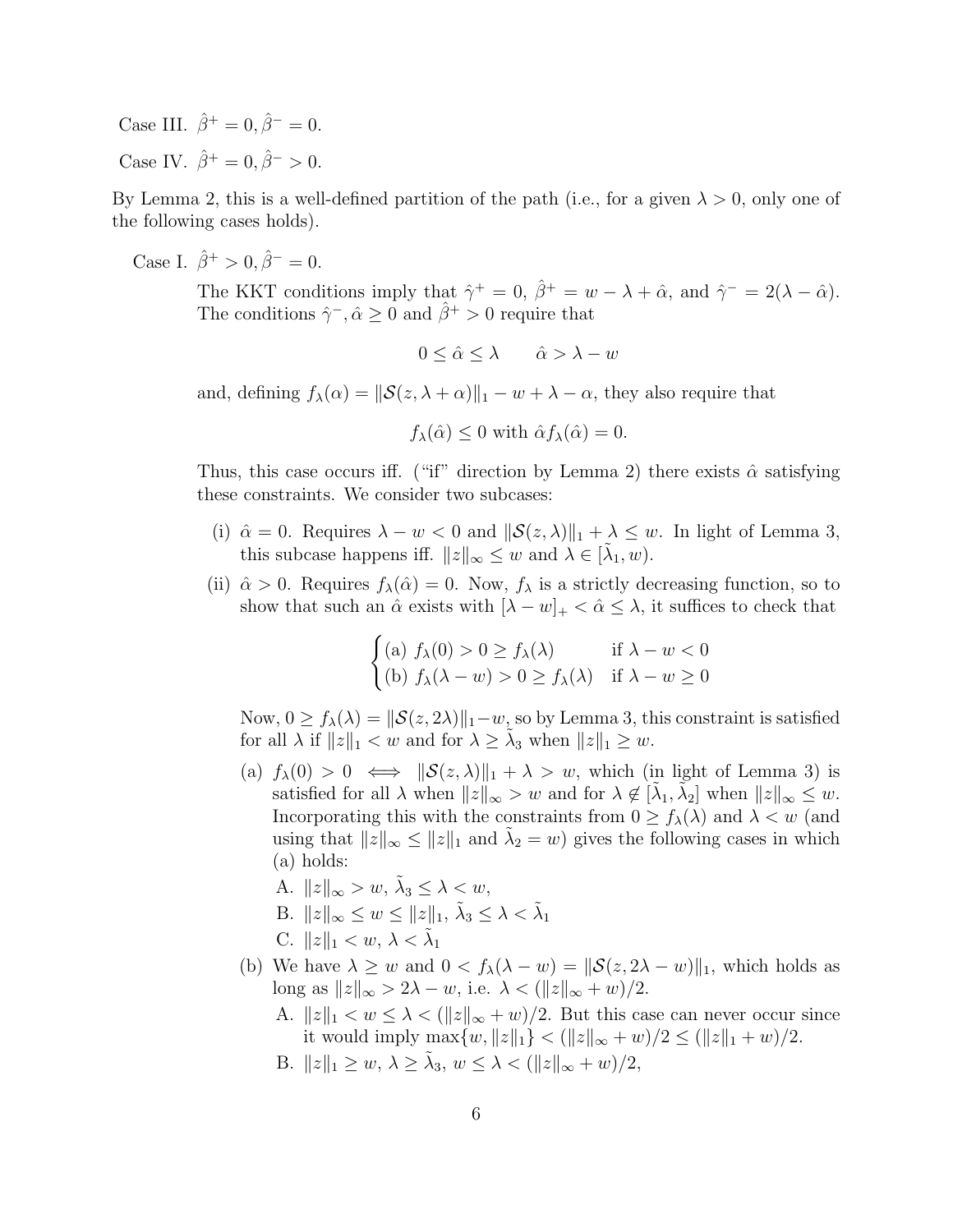Case II.  $\hat{\beta}^+ > 0, \hat{\beta}^- > 0.$ 

In this case,  $\hat{\gamma}^+ = \hat{\gamma}^- = 0$ , so we have  $\hat{\beta}^+ - \hat{\beta}^- = w$  and  $\hat{\alpha} = \lambda$ . Now,  $\hat{\beta}^+ = \hat{\gamma}^- = 0$ .  $w + \hat{\beta}^{-} > w$  and so  $\hat{\beta}^{+} + \hat{\beta}^{-} > w$ . The only remaining requirement of the KKT conditions is that  $\|\mathcal{S}(z, 2\lambda)\|_1 = \hat{\beta}^+ + \hat{\beta}^- > w$ . This case occurs iff. (again, we use Lemma 2 for the "if" direction)  $\|\mathcal{S}(z, 2\lambda)\|_1 > w$ , which by Lemma 3 is equivalent to  $||z||_1 \geq w$  and  $\lambda < \tilde{\lambda}_3$  (note that  $\lambda = \tilde{\lambda}_3$  could only occur when  $w = 0$ , a case we exclude).

Case III. 
$$
\hat{\beta}^+ = 0
$$
,  $\hat{\beta}^- = 0$ .

In this case,  $\hat{\gamma}^{\pm} = \lambda \pm w - \hat{\alpha} \geq 0$ , and so we require  $0 \leq \hat{\alpha} \leq \lambda - w$  with  $\|\mathcal{S}(z, \lambda + \hat{\alpha})\|_1 \leq 0$ . Putting this together gives

 $\|\|z\|_{\infty} - \lambda\|_{+} \leq \hat{\alpha} \leq \lambda - w.$ 

This interval is nonempty iff.  $\| |z\|_{\infty} - \lambda |_{+} \leq \lambda - w$ , i.e.

 $\lambda > \max\{w, (\|z\|_{\infty} + w)/2\}.$ 

It is interesting to break this  $\hat{\beta}^+ = \hat{\beta}^- = 0$  case into two subcases: the case in which the everything is zero even without the hierarchy constraint and the case in which the hierarchy constraint is the "reason" for everything being zero (in other words  $\hat{\alpha} > 0$  and we wouldn't be in this case if  $\hat{\alpha} = 0$ . The hierarchyactive case occurs when  $||z||_{\infty} - \lambda > 0$ . In light of the lower bound on  $\lambda$  given above, active hierarchy sets everything to zero specifically when  $||z||_{\infty} > w$  and  $\lambda \geq (||z||_{\infty} + w)/2.$ 

Case IV.  $\hat{\beta}^+ = 0$ ,  $\hat{\beta}^- > 0$ .

The KKT conditions imply that  $\hat{\gamma}^- = 0$ ,  $\hat{\beta}^- = \hat{\alpha} - (w + \lambda)$  and  $\hat{\gamma}^+ = 2(\lambda - \hat{\alpha}) \geq 0$ . Putting these together gives  $\hat{\alpha} \leq \lambda$  and  $\hat{\beta}^- < -w \leq 0$ . In other words, this case does not occur!

We summarize these cases more succinctly:

Case I.  $\hat{\beta}^+ > 0$ ,  $\hat{\beta}^- = 0$ .

(i)  $\hat{\alpha} = 0$  iff.  $||z||_{\infty} \leq w$  and  $\tilde{\lambda}_1 \leq \lambda < w$ . (ii)  $\hat{\alpha} > 0$  iff. (a) A.  $||z||_{\infty} > w$ ,  $\tilde{\lambda}_3 \leq \lambda < w$ ,

B. 
$$
||z||_{\infty} \leq w \leq ||z||_1
$$
,  $\tilde{\lambda}_3 \leq \lambda < \tilde{\lambda}_1$ \nC.  $||z||_1 < w$ ,  $\lambda < \tilde{\lambda}_1$ \n(b)  $||z||_1 \geq w$ ,  $\max\{w, \tilde{\lambda}_3\} \leq \lambda < (||z||_{\infty} + w)/2$ ,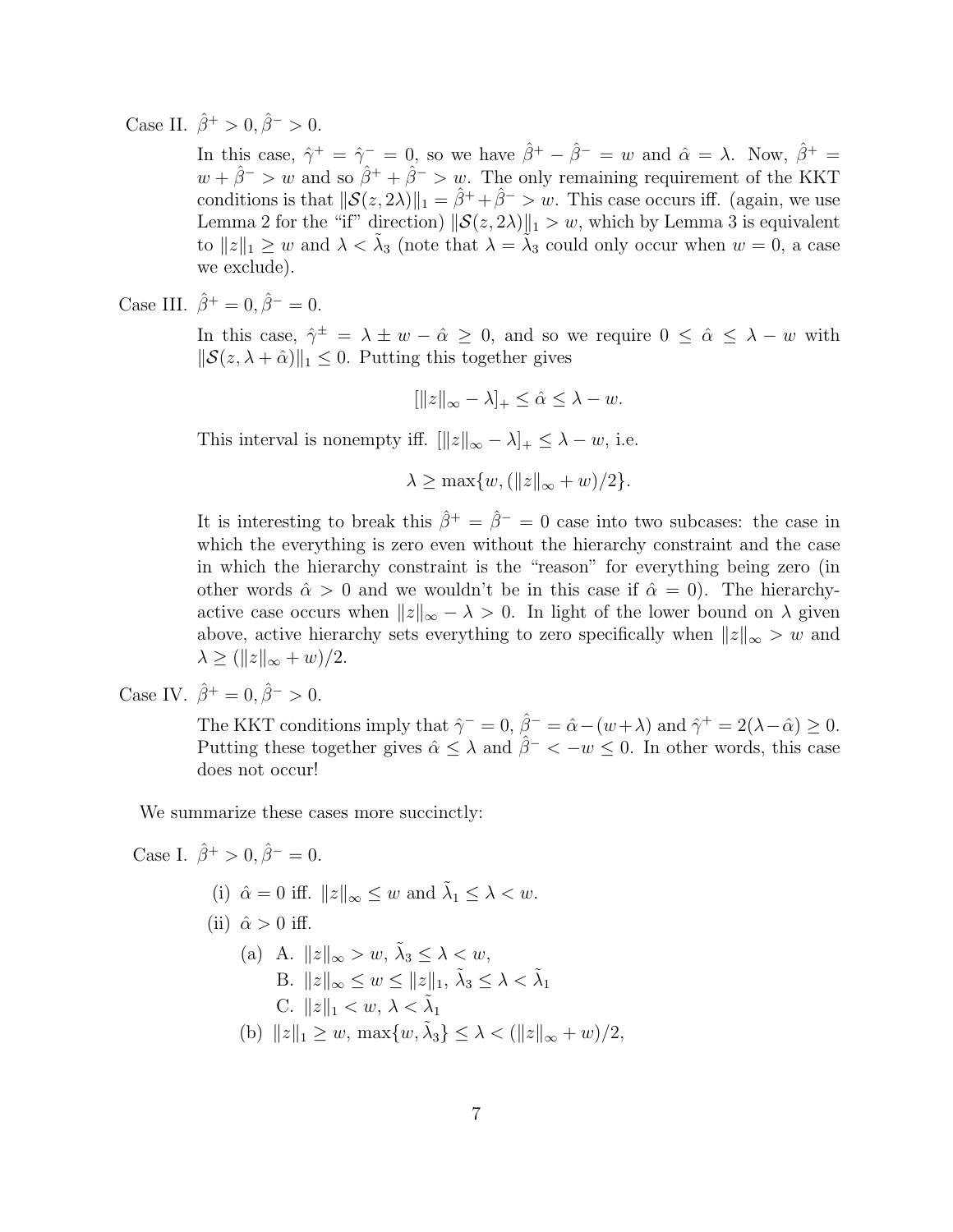Case II.  $\hat{\beta}^+ > 0, \hat{\beta}^- > 0.$ iff.  $||z||_1 \geq w$  and  $\lambda < \tilde{\lambda}_3$  (note that  $\lambda = \tilde{\lambda}_3$  could only occur when  $w = 0$ , a case we exclude).

Case III.  $\hat{\beta}^{+} = 0, \hat{\beta}^{-} = 0.$ iff.

$$
\lambda \ge \max\{w, (\|z\|_{\infty} + w)/2\}.
$$

The hierarchy-active case occurs iff.  $||z||_{\infty} > w$  and  $\lambda \geq (||z||_{\infty} + w)/2$ .

Case IV.  $\hat{\beta}^+ = 0$ ,  $\hat{\beta}^- > 0$ .

Does not occur!

By rearranging these cases depending on the relative sizes of w,  $||z||_{\infty}$ , and  $||z||_1$ , we get the paths given in the Proposition statement.  $\Box$ 

**Proposition 2.** The solution to (1) has  $|\hat{\theta}_k(\lambda)|$  non-increasing in  $\lambda$  for each k.

*Proof.* Based on Proposition 1, this statement is immediate except when  $\hat{\alpha} > 0$ , i.e. Case I(ii). Referring back to this case in the proof of Proposition 1, let  $\hat{\alpha}(\lambda)$  be the unique<sup>1</sup> point for which  $f_{\lambda}(\hat{\alpha}(\lambda)) = 0$ . Defining  $t(\lambda) = \lambda + \hat{\alpha}(\lambda)$ , we have

$$
f_{\lambda}(\hat{\alpha}(\lambda)) = 0 \iff ||\mathcal{S}(z, t(\lambda)||_1 - t(\lambda) + \lambda = w.
$$

This must hold for  $\lambda$  over the range in which  $\hat{\alpha}(\lambda) > 0$  (as specified in Proposition 1). Since  $\|\mathcal{S}(z, t)\|_1 - t$  is a strictly decreasing function of t, it follows that increasing  $\lambda$  requires an increase in  $t(\lambda)$  for  $\lambda$ . Since  $\hat{\theta} = \mathcal{S}(z, t(\lambda))$ , this proves that  $|\hat{\theta}_j|$  is nonincreasing in  $\lambda$ .  $\Box$ 

#### 1.4 Where do the paths become nonzero?

The results from the previous section provide sufficient information for us to derive an exact, closed-form expression for the point in the path at which each coefficient becomes nonzero.

**Proposition 3.** Recall that  $\tilde{\lambda}_1 = \min\{\lambda \geq 0 : ||\mathcal{S}(z, \lambda)||_1 + \lambda \leq w\}$ . The main effects and interactions become nonzero at

$$
\hat{\nu} = \sup \{ \lambda : |\hat{\beta}| \neq 0 \}
$$
  

$$
\hat{\nu}_k = \sup \{ \lambda : |\hat{\theta}_k| \neq 0 \},
$$

which have the following "closed form" values:

<sup>&</sup>lt;sup>1</sup>Since  $f_{\lambda}$  is strictly decreasing, it has a unique root.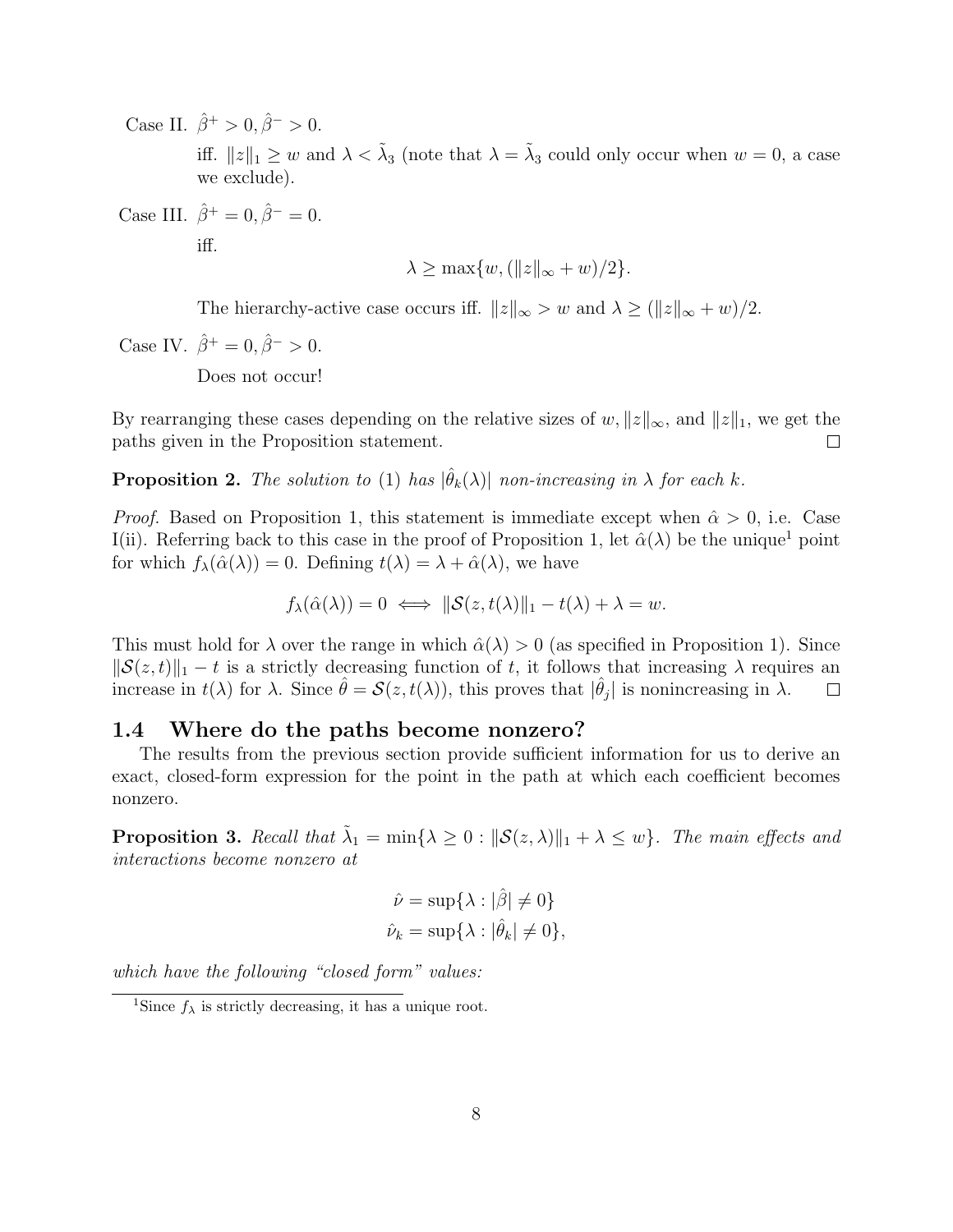1. Big main effect:  $||z||_{\infty} \leq ||z||_1 < w$ .

$$
\hat{\nu} = w
$$
  

$$
\hat{\nu}_k = \begin{cases} |z_k| & \text{for } |z_k| \ge \tilde{\lambda}_1 \\ (|z_k| + w - ||\mathcal{S}(z, |z_k|) ||_1)/2 & \text{for } |z_k| < \tilde{\lambda}_1 \end{cases}
$$

2. Moderate main effect:  $||z||_{\infty} \leq w \leq ||z||_1$ .

$$
\hat{\nu} = w
$$
  

$$
\hat{\nu}_k = \begin{cases} |z_k| & \text{for } |z_k| \ge \tilde{\lambda}_1 \\ |z_k|/2 + [w - ||\mathcal{S}(z, |z_k|) ||_1]_+/2 & \text{for } |z_k| < \tilde{\lambda}_1 \end{cases}
$$

3. Big interaction:  $w < ||z||_{\infty} \leq ||z||_1$ .

$$
\hat{\nu} = (w + ||z||_{\infty})/2
$$
  

$$
\hat{\nu}_k = |z_k|/2 + [w - ||\mathcal{S}(z, |z_k|)||_1]_+/2
$$

*Proof.* The expressions for  $\hat{\nu}$  and  $\hat{\nu}_k$  follow from Proposition 1. The only parts that are not immediate are the cases in which  $\hat{\alpha}(\lambda) > 0$ .

We begin by considering the "Big main effect" when  $\lambda < \tilde{\lambda}_1$ . By definition of  $\hat{\nu}_k$  and by the expression for  $\hat{\theta}$  in this case, we see that  $|z_k| = \hat{\nu}_k + \hat{\alpha}(\hat{\nu}_k)$ . We also know that  $f_{\hat{\nu}_k}(\hat{\alpha}(\hat{\nu}_k)) = 0$ (since  $\hat{\alpha}(\hat{\nu}_k) > 0$ ). Putting these together gives  $\|\mathcal{S}(z, |z_k|)\|_1 - w + 2\hat{\nu}_k - |z_k| = 0$ , which we solve for  $\hat{\nu}_k$ . We also require that  $\hat{\alpha}(\hat{\nu}_k) > 0$  and  $\hat{\nu}_k \geq 0$ , i.e. that  $0 \leq \hat{\nu}_k < |z_k|$ . Notice that  $|z_k| < \tilde{\lambda}_1$  implies that  $|z_k| > w - ||\mathcal{S}(z, |z_k|) ||_1$ , establishing that  $\hat{\nu}_k < |z_k|$  for  $|z_k| < \tilde{\lambda}_1$ . In the "Big main effect" case, it is easy to see that  $(|z_k| + w - ||\mathcal{S}(z, |z_k||)||_1)/2 > 0$  (which implies that  $\hat{\nu}_k \geq 0$ , as required). This completes the proof for the "Big main effect" case.

In the "Moderate main effect" case, if  $|z_k| < \tilde{\lambda}_1$ , we know that one of two cases can occur. The logic proceeds identically to the "Big main effect" case, except that we are not guaranteed that  $(|z_k| + w - |\mathcal{S}(z, |z_k|)||_1)/2 \geq 0$ , which must hold for us to have  $\hat{\nu}_k \geq 0$ . If this does hold, we're done. Assume that instead  $(|z_k| + w - ||\mathcal{S}(z, |z_k||)||_1)/2 < 0$ . This implies that  $||\mathcal{S}(z, |z_k|)||_1 > w$  or equivalently that  $|z_k|/2 < \tilde{\lambda}_3$ . This means we're in Case II and so  $\hat{\nu}_k = |z_k|/2$ .

Finally, we consider the "Big interaction" case. By Proposition 1, it is clear that  $\hat{\nu}_k \leq \tilde{\lambda}_4$ and the expression for  $\hat{\nu}_k$  will depend on whether  $\hat{\nu}_k \geq \tilde{\lambda}_3$ . As above, if  $\hat{\nu}_k \geq \tilde{\lambda}_3$ , then we would have  $\hat{\nu}_k = (|z_k| + w - ||\mathcal{S}(z, |z_k||)||_1)/2$ , which to be valid must fall within  $[0, |z_k|)$  (to ensure that  $\hat{\nu}_k \geq 0$  and  $\hat{\alpha}(\hat{\nu}_k) > 0$ . These requirements simplify to  $|z_k| > w - ||\mathcal{S}(z, |z_k|)||_1$ and  $|z_k| \geq -(w-||\mathcal{S}(z, |z_k||)||_1)$ . This first inequality always holds in this case since, as noted in the proof of Proposition 1,  $f_1(\lambda) = ||\mathcal{S}(z, \lambda)||_1 + \lambda \ge ||z||_{\infty} > w$ . If the second inequality holds, then  $\hat{\nu}_k = (|z_k| + w - ||\mathcal{S}(z, |z_k||)||_1)/2$ . Otherwise, we have  $||\mathcal{S}(z, |z_k||)||_1 > w$ , implying that  $|z_k|/2 < \tilde{\lambda}_3$  and we're in Case II, i.e.  $\hat{\nu}_k = |z_k|/2$ .  $\Box$ 

#### Remarks: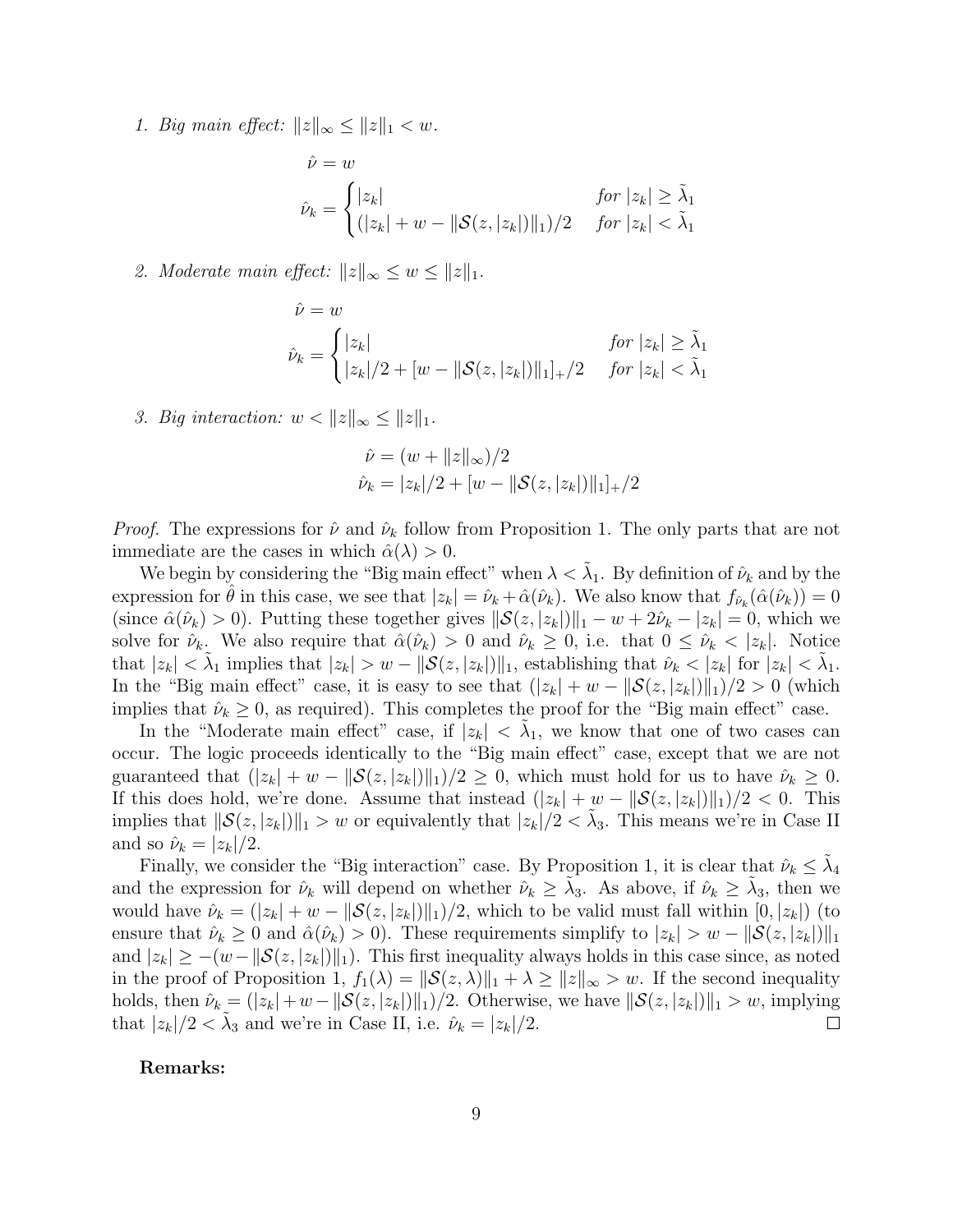- In the "Big main effect" case, only small interactions are modified. In particular, the test statistic of these smallest interactions are made smaller.
- In the "Moderate main effect" case, interactions below a certain threshold are modified, with the very smallest ones being reduced to half their size.
- In the "Big interaction" case, the main effect statistic receives a positive boost and the interactions are reduced. Notice that for  $|z_k| = ||z||_{\infty}$ , we have  $\hat{\nu}_k = \hat{\nu}$ , i.e. the largest interaction enters at the same time as the main effect.

**Corollary 1.** The  $\hat{\nu}$  and  $\hat{\nu}_k$  defined as in Proposition 3 are given by

$$
\hat{\nu} = \max \left\{ w, \frac{w + \|z\|_{\infty}}{2} \right\}
$$

$$
\hat{\nu}_k = \min \left\{ |z_k|, \frac{|z_k|}{2} + \frac{[w - \|S(z, |z_k|)\|_1]_+}{2} \right\}
$$

*Proof.* For the "Big main effect" and "Moderate main effect" cases, observe that  $|z_k|$  $|z_k|/2 + [w - ||\mathcal{S}(z, |z_k||)||_1]_+ / 2$  is equivalent to  $||\mathcal{S}(z, |z_k||)||_1 + |z_k| > w$  (assuming  $z_k \neq 0$ ), which can be related directly to  $|z_k| < \tilde{\lambda}_1$ . For the "Big interaction" case,  $\|\mathcal{S}(z, |z_k|)\|_1 + |z_k| \ge$  $||z||_{\infty} > w$  and so  $|z_k| > |z_k|/2 + [w - ||\mathcal{S}(z, |z_k|)||_1]$ +/2 holds automatically.  $\Box$ 

#### Remarks:

- The main effect statistic is boosted when there's at least one large interaction.
- Interaction statistics get reduced by at most a factor of 2. The size of the reduction for  $\hat{\nu}_k$  depends only on the size of the main effect and on those interactions that are larger (in absolute value) than  $|z_k|$ . In particular,  $\|\mathcal{S}(z, |z_k|)\|_1 = \sum_{\ell: |z_\ell| > |z_k|} (|z_\ell| - |z_k|)$ measures how much larger the other interactions are compared to  $|z_k|$ , and the larger this value, the more  $\hat{\nu}_k$  is reduced.

### 2 Test statistics

In Section 1, we studied what happens to the j<sup>th</sup> variable (i.e. its main effect and  $p-1$ interactions). In this section, we use the result of Section 1 to obtain a closed-form expression for our test statistics. To do so, we return to the main paper's notation, in which  $w_i$  (rather than w) represents the jth main effect,  $z_{jk}$  (rather than  $z_k$ ) represents the jkth interaction,  $\hat{\lambda}_j$  (rather than  $\nu$ ) represents the test statistic for the *j*th main effect and  $\hat{\lambda}_{jk}$  (rather than  $\nu_k$ ) represents the test statistics for the *jkth* interaction.